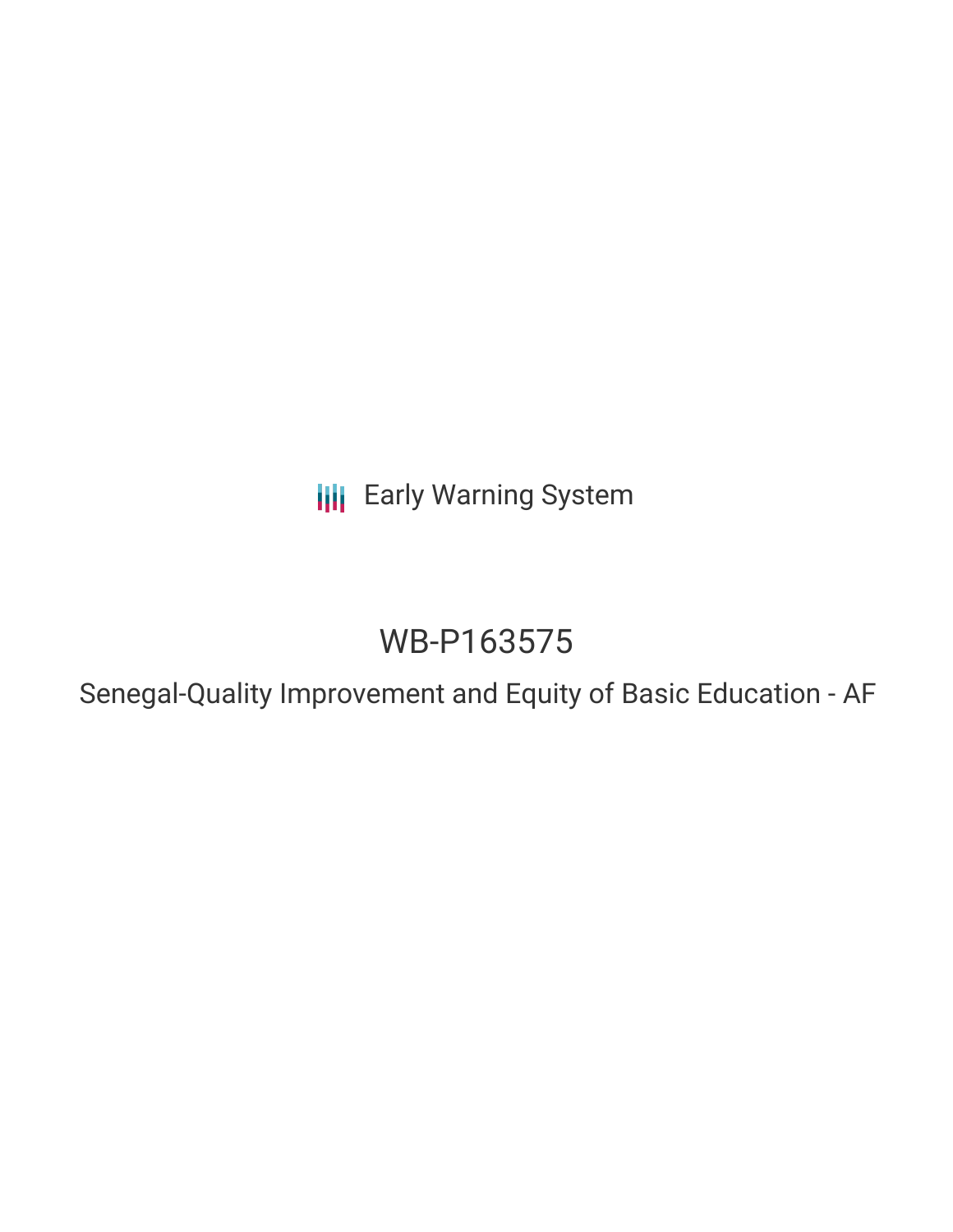

### **Quick Facts**

| <b>Countries</b>               | Senegal                                              |
|--------------------------------|------------------------------------------------------|
| <b>Financial Institutions</b>  | World Bank (WB)                                      |
| <b>Status</b>                  | Approved                                             |
| <b>Bank Risk Rating</b>        | B                                                    |
| <b>Voting Date</b>             | 2018-05-31                                           |
| <b>Borrower</b>                | Ministry of Economy and Finance, Republic of Senegal |
| <b>Sectors</b>                 | <b>Education and Health</b>                          |
| <b>Investment Type(s)</b>      | Loan                                                 |
| <b>Investment Amount (USD)</b> | $$60.00$ million                                     |
| <b>Loan Amount (USD)</b>       | $$60.00$ million                                     |
| <b>Project Cost (USD)</b>      | $$60.00$ million                                     |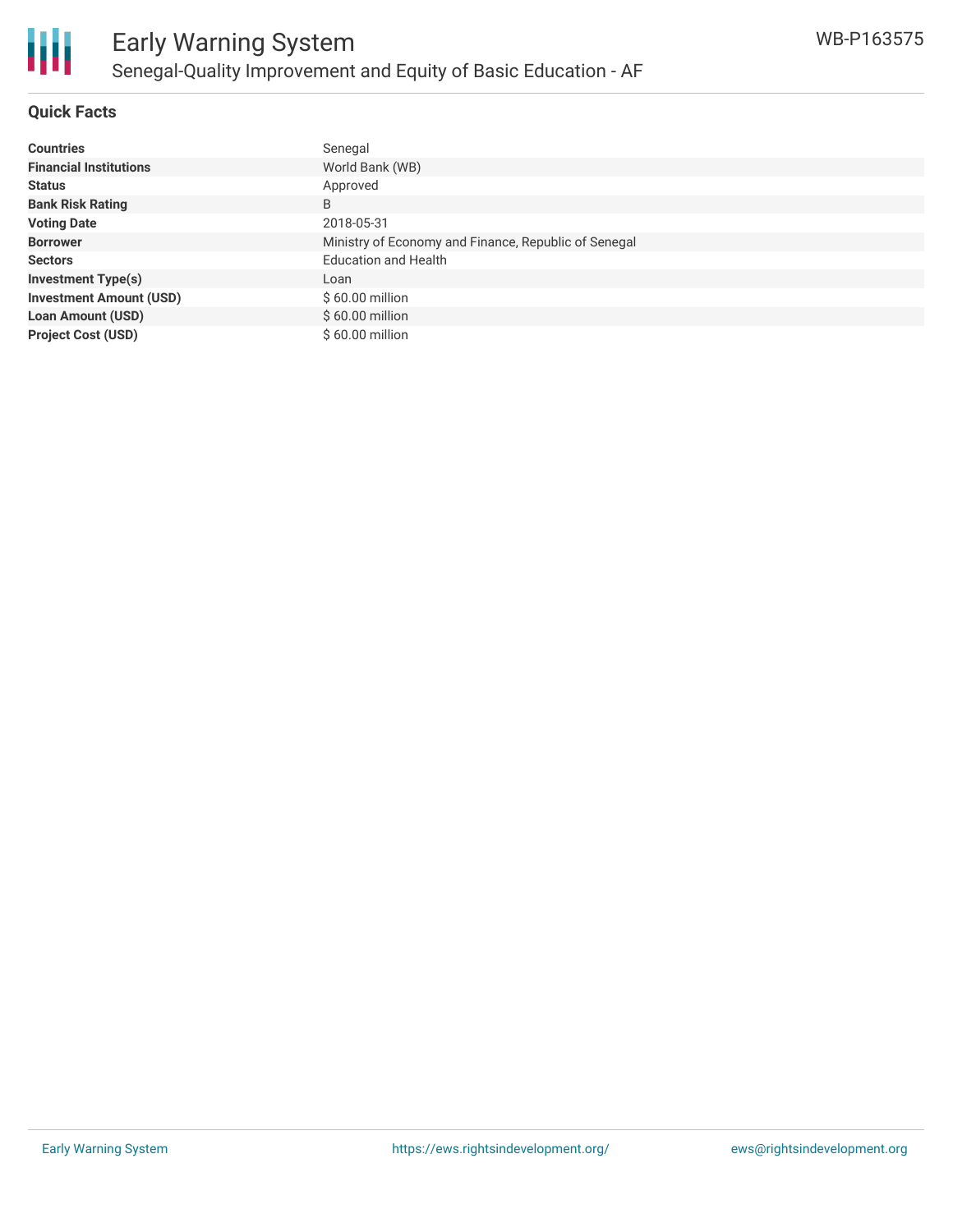

# **Project Description**

According to WB documents, the project primarily intends to improve learning outcomes for early grades, increase access to science and mathematics tracks for secondary schools, and to improve equity in access to basic education. As mentioned above, the project was designed to support Senegal's PAQUET (2013-2025), through three components:

- 1. Improving the quality of basic education
- 2. Strengthening equity in access to education
- 3. Supporting project management and capacity building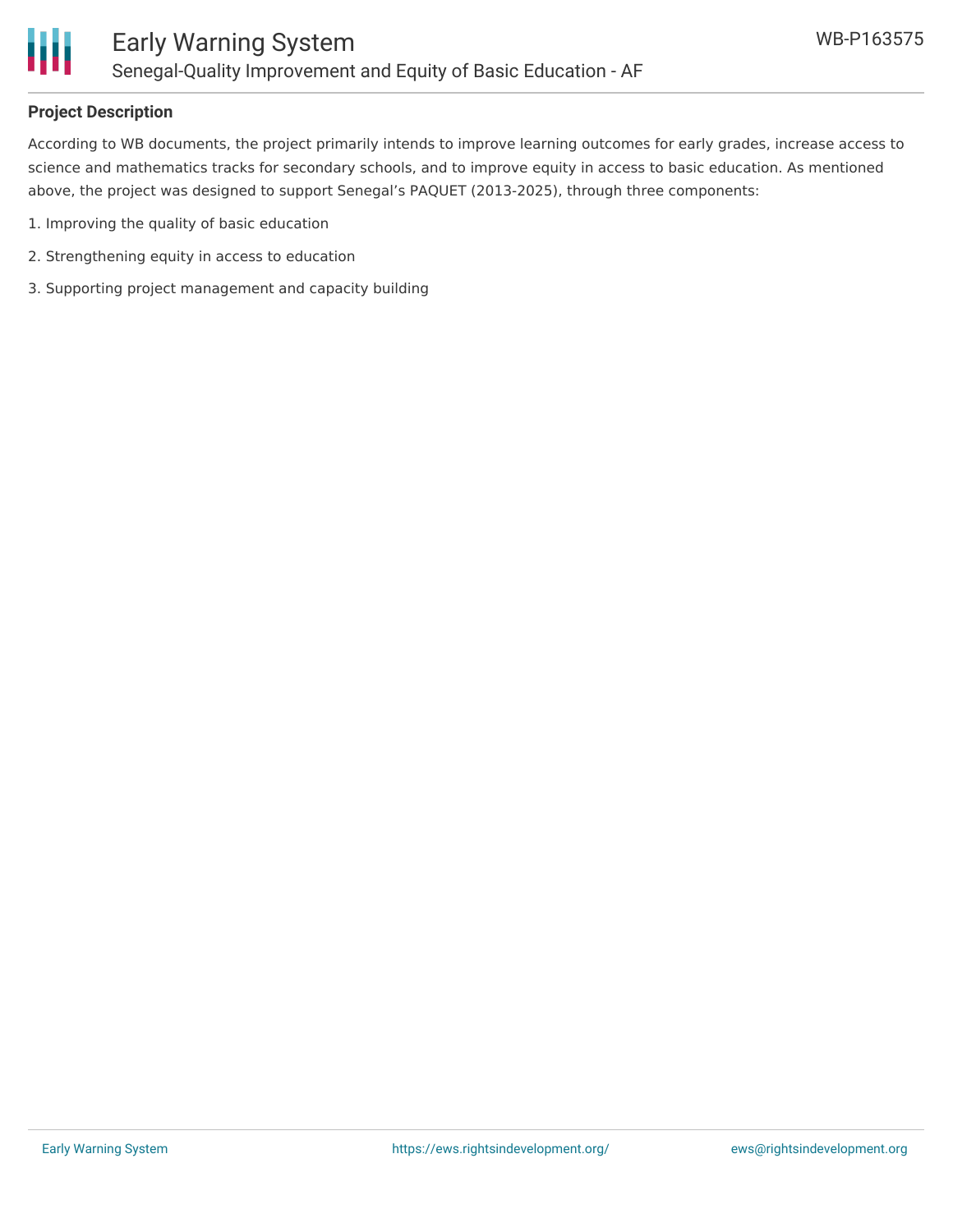

# **Investment Description**

World Bank (WB)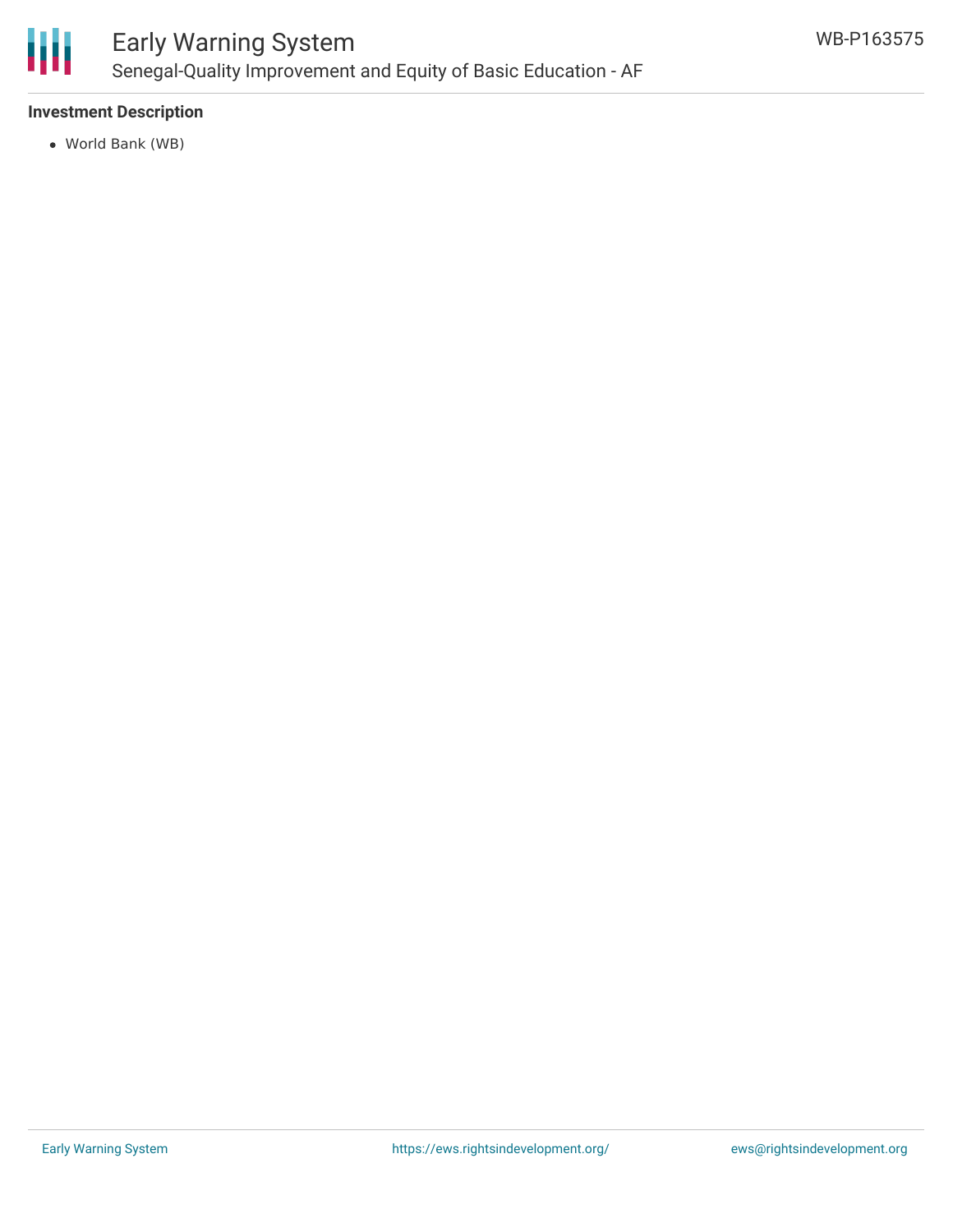

#### **Contact Information**

Team Leader: Hamoud Abdel Wedoud Kamil Senior Education Specialist, World Bank No contact information provided at the time of disclosure

Borrower: Ministry of Economy and Finance LAT DIOP, Director of Cooperation and External Financing

Contact No.: +2218210378

Email Address: [latdiop@hotmail.com](mailto:latdiop@hotmail.com)

#### **ACCOUNTABILITY MECHANISM OF WORLD BANK**

The World Bank Inspection Panel is the independent complaint mechanism and fact-finding body for people who believe they are likely to be, or have been, adversely affected by a World Bank-financed project. If you submit a complaint to the Inspection Panel, they may investigate to assess whether the World Bank is following its own policies and procedures for preventing harm to people or the environment. You can contact the Inspection Panel or submit a complaint by emailing ipanel@worldbank.org. You can learn more about the Inspection Panel and how to file a complaint at: http://ewebapps.worldbank.org/apps/ip/Pages/Home.aspx.